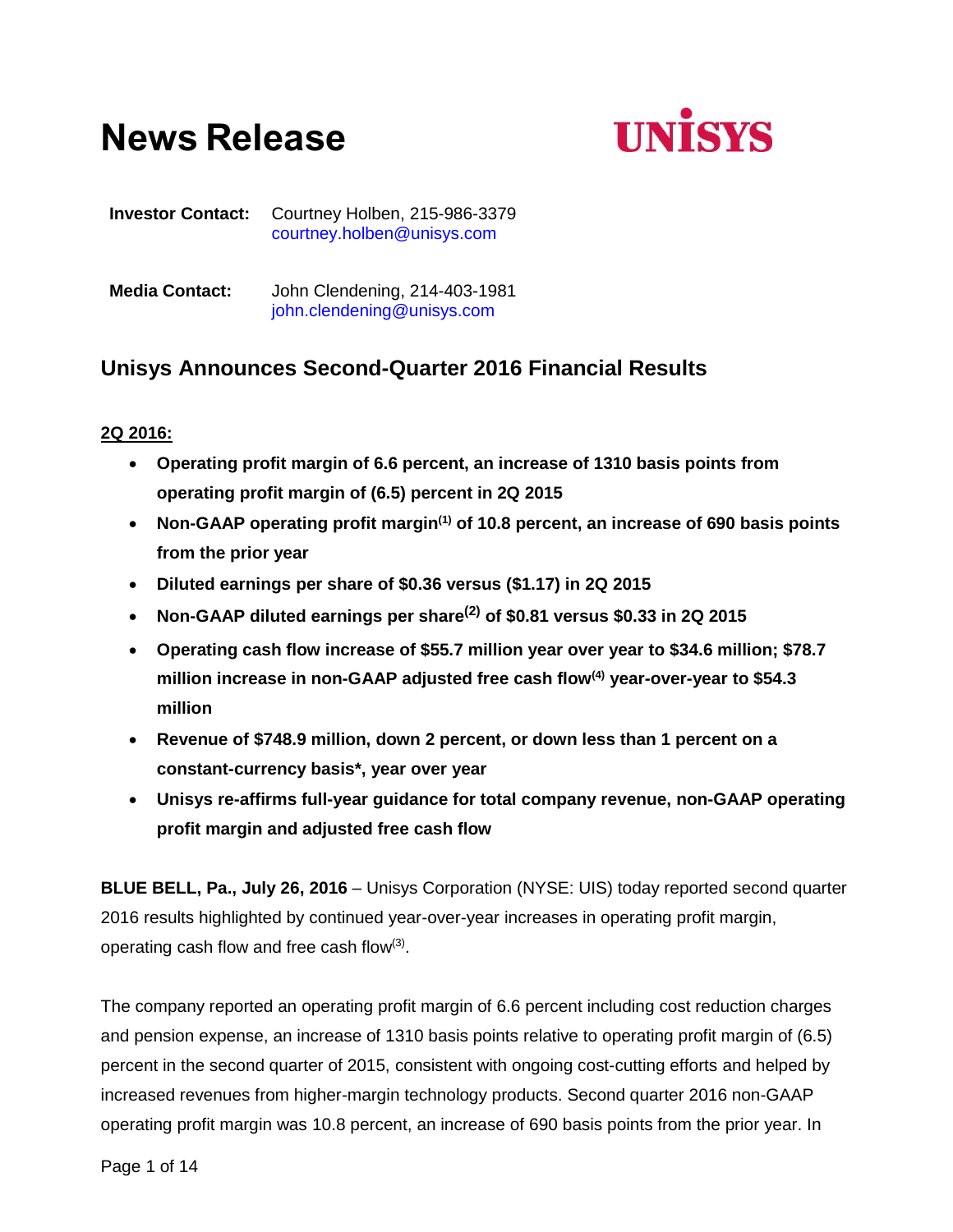addition, operating cash flow for the quarter increased by \$55.7 million versus the prior year to \$34.6 million, while adjusted free cash flow in the second quarter of 2016 increased \$78.7 million from the prior year to \$54.3 million, representing the third consecutive quarter of positive adjusted free cash flow. The Company also reported diluted earnings per share of \$0.36 versus (\$1.17) in the same quarter a year ago and non-GAAP diluted earnings per share of \$0.81 versus \$0.33 in the second quarter of 2015. Revenues for the second quarter 2016 were \$748.9 million, which is down 2 percent or down less than 1 percent on a constant-currency basis relative to the second quarter of 2015.

"Our second quarter results reflect improvement in our GAAP and non-GAAP operating profit margin and cash flow generation. Revenues were slightly down, less than 1 percent, on a constant-currency basis," said Unisys President and CEO Peter Altabef. "We are continuing to execute against the strategy we commenced in 2015, which focuses on providing security in everything we do, growing demand for both cyber and physical security offerings, while investing to improve our go-to-market effectiveness by aligning vertically."

## **Summary of Second Quarter 2016 Business Results**

Company:

- Overall operating profit margin of 6.6 percent includes cost reduction charges and pension expense. Second quarter 2016 non-GAAP operating profit margin was 10.8 percent, an increase of 690 basis points from the prior year.
- Net income grew to \$21.6 million versus \$(58.2) million in the second quarter of 2015, representing margin expansion of 1050 basis points. Adjusted EBITDA<sup>(5)</sup> saw growth of 71.0 percent to \$123.6 million versus the prior year, representing margin expansion of 710 basis points.
- Overall increased profitability was driven in large part by decreased operating expenses resulting from the company's ongoing cost-cutting efforts and was also helped by an increase in revenues from higher-margin technology products.
- Operating cash flow increased by \$55.7 million versus the prior year to \$34.6 million, while adjusted free cash flow in the second quarter 2016 increased \$78.7 million from the prior year, representing the third consecutive quarter of positive adjusted free cash flow.
- Revenue of \$748.9 million declined 2.1 percent year over year or (0.9) percent on a constant-currency basis.

Services: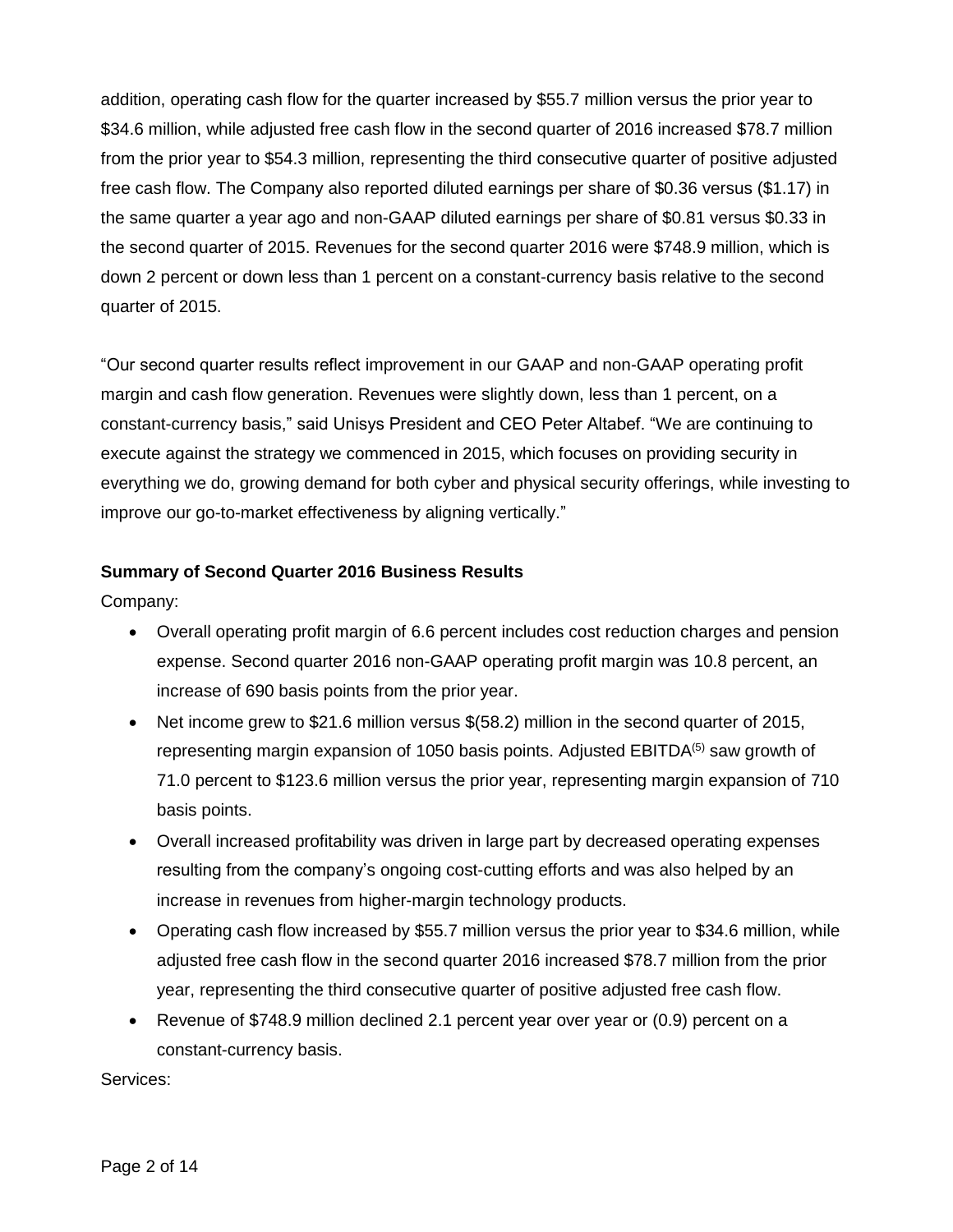- Services revenue, which represented 82.0 percent of total revenue, declined by 7.2 percent to \$613.8 million, down 6.1 percent in constant currency. The decline in the Services business was largely offset by a strong quarter for the Technology business, as noted below.
- Services gross margin improved 110 basis points from 15.7 percent to 16.8 percent. Services operating profit margin was 2.1 percent, a decrease of 10 basis points from the prior year, or flat on a constant-currency basis, reflecting continued investment in the business to reach longer-term profitability goals.
- Total Services backlog ended the second quarter at \$3.8 billion, down 13.7 percent yearover-year.

## Technology:

- Technology revenue, which represented 18.0 percent of total revenue, increased 30.7 percent year-over-year, 32.4 percent in constant currency, largely driven by increased ClearPath Forward™ sales.
- Technology operating profit margin improved to 48.0 percent from 15.6 percent in the prior year due to increased gross margins, as well as the benefit of selling, general & administrative reductions.

## Cash Flow:

- Capital expenditures declined 36.4 percent year-over-year to \$34.0 million, reflective of significant investments in outsourcing assets that were made in the second quarter of 2015.
- Second quarter 2016 operating cash flow increased by \$55.7 million versus the prior year to \$34.6 million. Free cash flow of \$0.6 million improved \$75.2 million year-over-year and was positive due to higher operating cash flow and lower capital expenditures. Adjusted free cash flow in the second quarter of 2016 increased \$78.7 million from the prior year to \$54.3 million, representing the third consecutive quarter of positive adjusted free cash flow.
- During the second quarter 2016, the company executed on cost-cutting plans, largely related to headcount reductions, that are expected to result in \$30 million of annualized cost savings, bringing the total to date to \$155 million against a plan of \$200 million for 2016, with another \$30 million expected in 2017.
- At June 30, 2016, the company had \$463.6 million in cash.

## **Continued Execution on Business Strategy**

The company recently made several major announcements regarding security, alliances, and groundbreaking technologies: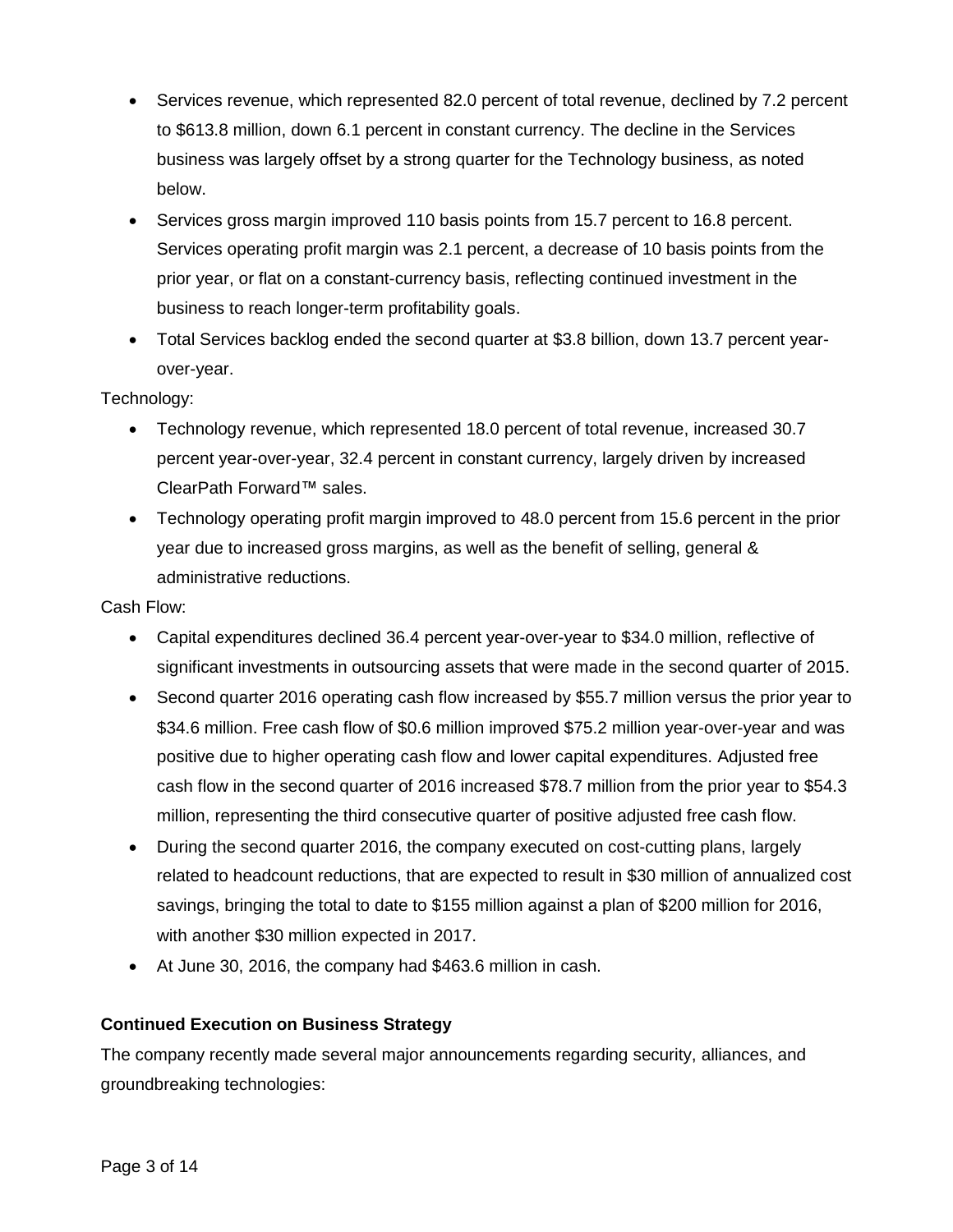- A series of security-related achievements, including approval of Unisys Stealth<sup>®</sup> from the U.S. National Security Agency's (NSA) Commercial Solutions for Classified (CSfC) program in the U.S., and by the National Information Assurance Partnership (NIAP), making Unisys Stealth eligible for use by governments in more than 20 countries to protect their most sensitive systems and information.
- A hardware-independent version of the ClearPath Forward MCP operating environment software, marking the first time that Unisys has offered a software-only version of its ClearPath Forward operating system platform.
- The new Unisys, Sandstone and PCT (USP) digital banking platform designed to enable financial institutions to provide more secure banking services. The platform will provide built-in adaptive biometric and data analytics to securely identify customers and validate transactions, to reduce fraud and enhance customer experience.

## **Conference Call**

Unisys will hold a conference call today at 5:30 p.m. Eastern Time to discuss its results. The listenonly Webcast, as well as the accompanying presentation materials, can be accessed on the Unisys Investor Web site at [www.unisys.com/investor.](http://www.unisys.com/investor) Following the call, an audio replay of the Webcast, and accompanying presentation materials, can be accessed through the same link.

\***Constant currency** – The company refers to growth rates in constant currency or on a constant currency basis so that the business results can be viewed without the impact of fluctuations in foreign currency exchange rates to facilitate comparisons of the company's business performance from one period to another. Constant currency is calculated by retranslating current and prior period results at a consistent rate.

## **Non-GAAP Information**

Although appropriate under generally accepted accounting principles (GAAP), the company's results reflect charges that the company believes are not indicative of its ongoing operations and that can make its profitability and liquidity results difficult to compare to prior periods, anticipated future periods, or to its competitors' results. These items consist of pension and restructuring costs. Management believes each of these items can distort the visibility of trends associated with the company's ongoing performance. Management also believes that the evaluation of the company's financial performance can be enhanced by use of supplemental presentation of its results that exclude the impact of these items in order to enhance consistency and comparativeness with prior or future period results. The following measures are often provided and utilized by the company's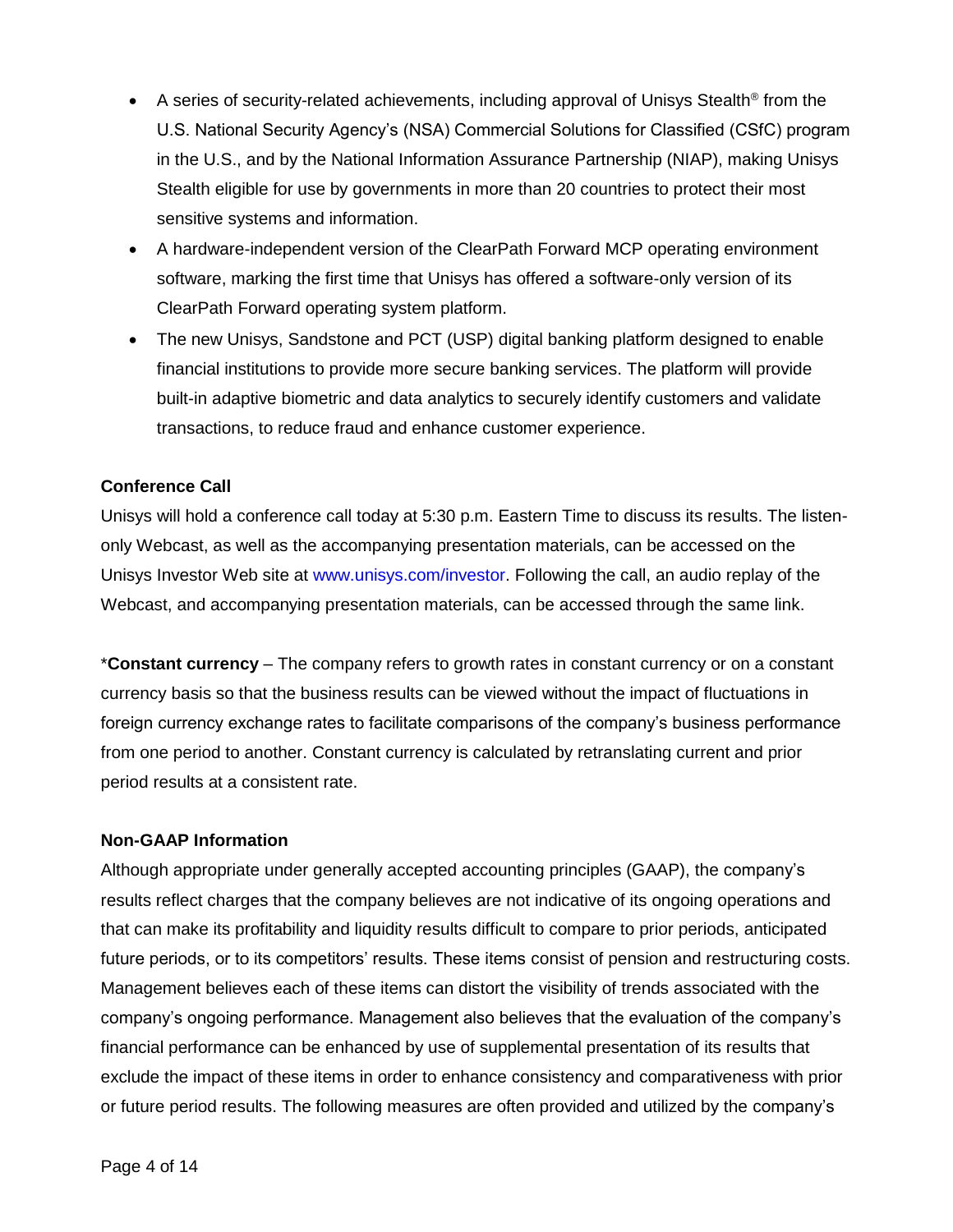management, analysts, and investors to enhance comparability of year-over-year results, as well as to compare results to other companies in our industry.

(1) **Non-GAAP operating profit** – During the second quarter 2016 and 2015, Unisys recorded pretax pension expense and a pretax charge in connection with cost reduction actions. The company believes that this profitability measure is more indicative of the company's operating results and aligns those results to the company's external guidance which is used by the company's management to allocate resources and may be used by analysts and investors to gauge the company's ongoing performance.

(2) **Non-GAAP diluted earnings per share** – During the second quarter 2016 and 2015, Unisys recorded pension expense and a charge in connection with cost reduction actions (both net of tax). Management believes that investors may have a better understanding of the company's performance and return to shareholders by excluding these charges from the non-GAAP diluted earnings/loss per share calculations. The tax amounts netted from pension expense and the charge in connection with cost reduction actions for the calculation of non-GAAP diluted earnings per share include the current and deferred tax expense and benefits recognized under GAAP for pension expense and restructuring costs during the second quarter 2016 and 2015.

(3) **Free cash flow** – The company defines free cash flow as cash flow from operations less capital expenditures. Management believes this liquidly measure gives investors an additional perspective on cash flow from on-going operating activities in excess of amounts required for reinvestment.

(4) **Adjusted free cash flow** – Because inclusion of the company's pension contributions and cost reduction payments in free cash flow may distort the visibility of the company's ability to generate cash flow from its operations without the impact of these non-operational costs, management believes that investors may be interested in adjusted free cash flow, which provides free cash flow before these payments and is more indicative of its on-going operations. This liquidity measure was provided to analysts and investors in the form of external guidance and is used by management to measure operating liquidly.

(5) **EBITDA & adjusted EBITDA** – For the company earnings before interest, taxes, depreciation and amortization (EBITDA) is calculated by starting with net income (loss) attributable to Unisys Corporation common shareholders and adding or subtracting the following items: net income attributable to noncontrolling interests, non-cash share-based expense, other (income) expense (net), Interest expense, provision for income taxes, depreciation and amortization. Adjusted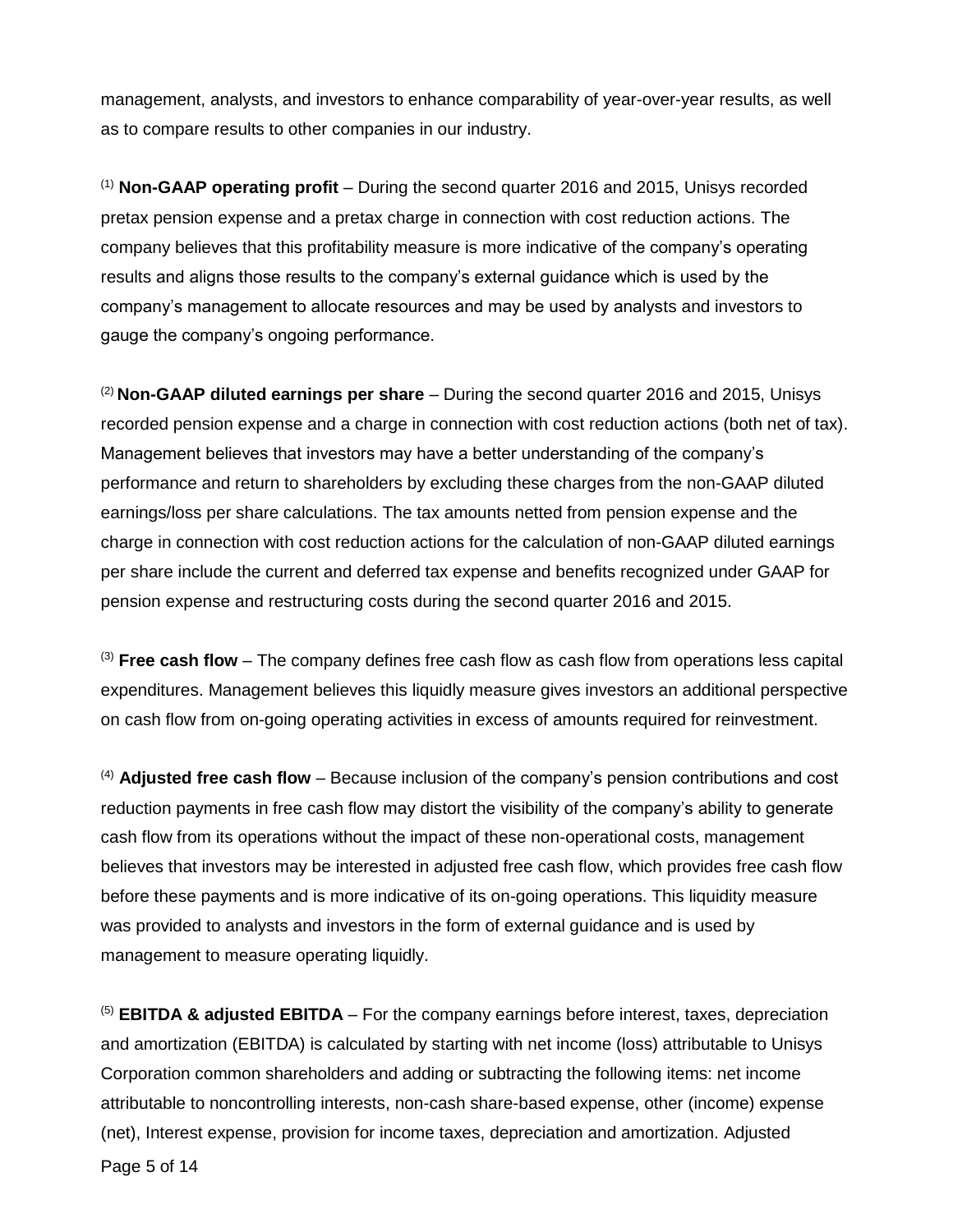EBITDA further excludes both pension expense and cost reduction charges. Unisys recorded pretax pension expense during the second quarters of 2016 and 2015. During the second quarters 2016 and 2015, Unisys recorded a pretax charge in connection with cost reduction actions and other expense. In order to provide investors with additional understanding of the company's operating results, these charges are excluded from the adjusted EBITDA calculation. The company has also provided external guidance to investors and analysts that it thinks will aid any interested party in understanding and measuring the company's ongoing operations and profitability.

#### **About Unisys**

Unisys is a global information technology company that works with many of the world's largest companies and government organizations to solve their most pressing IT and business challenges. Unisys specializes in providing integrated, leading-edge solutions to clients in the government, financial services and commercial markets. With more than 20,000 employees serving clients around the world, Unisys offerings include cloud and infrastructure services, application services, security solutions, and high-end server technology. For more information, visit [www.unisys.com.](http://www.unisys.com/)

#### **Forward-Looking Statements**

Any statements contained in this release that are not historical facts are forward-looking statements as defined in the Private Securities Litigation Reform Act of 1995. Forward-looking statements include, but are not limited to, any projections of earnings, revenues, or other financial items; any statements of the company's plans, strategies or objectives for future operations; statements regarding future economic conditions or performance; and any statements of belief or expectation. All forward-looking statements rely on assumptions and are subject to various risks and uncertainties that could cause actual results to differ materially from expectations. Risks and uncertainties that could affect the company's future results include the company's ability to effectively anticipate and respond to volatility and rapid technological innovation in its industry; the company's ability to improve margins in its services business; the company's ability to sell new products while maintaining its installed base in its technology business; the company's ability to access financing markets to refinance its outstanding debt; the company's ability to realize anticipated cost savings and to successfully implement its cost reduction initiatives to drive efficiencies across all of its operations; the company's significant pension obligations and requirements to make significant cash contributions to its defined benefit plans; the company's ability to attract, motivate and retain experienced and knowledgeable personnel in key positions; the risks of doing business internationally when a significant portion of the company's revenue is derived from international operations; the potential adverse effects of aggressive competition in the information services and technology marketplace; the company's ability to retain significant clients;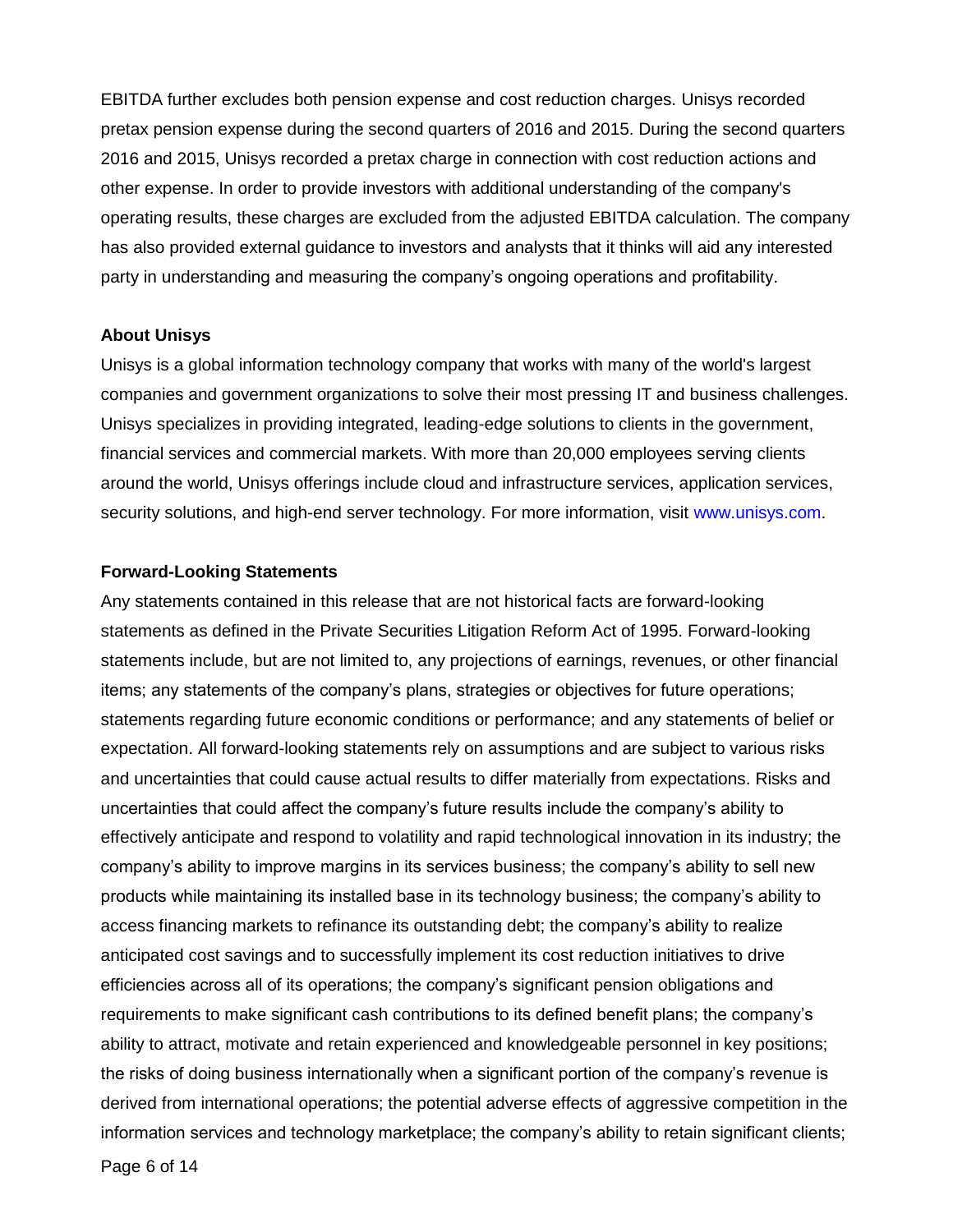the company's contracts may not be as profitable as expected or provide the expected level of revenues; cybersecurity breaches could result in significant costs and could harm the company's business and reputation; a significant disruption in the company's IT systems could adversely affect the company's business and reputation; the company may face damage to its reputation or legal liability if its clients are not satisfied with its services or products; the performance and capabilities of third parties with whom the company has commercial relationships; the adverse effects of global economic conditions, acts of war, terrorism or natural disasters; contracts with U.S. governmental agencies may subject the company to audits, criminal penalties, sanctions and other expenses and fines; the potential for intellectual property infringement claims to be asserted against the company or its clients; the possibility that pending litigation could affect the company's results of operations or cash flow; the business and financial risk in implementing future dispositions or acquisitions; and the company's consideration of all available information following the end of the quarter and before the filing of the Form 10-Q and the possible impact of this subsequent event information on its financial statements for the reporting period. Additional discussion of factors that could affect the company's future results is contained in its periodic filings with the Securities and Exchange Commission. The company assumes no obligation to update any forward-looking statements.

#### ###

#### RELEASE NO.: 0726/9440

Unisys and other Unisys products and services mentioned herein, as well as their respective logos, are trademarks or registered trademarks of Unisys Corporation. Any other brand or product referenced herein is acknowledged to be a trademark or registered trademark of its respective holder.

UIS-Q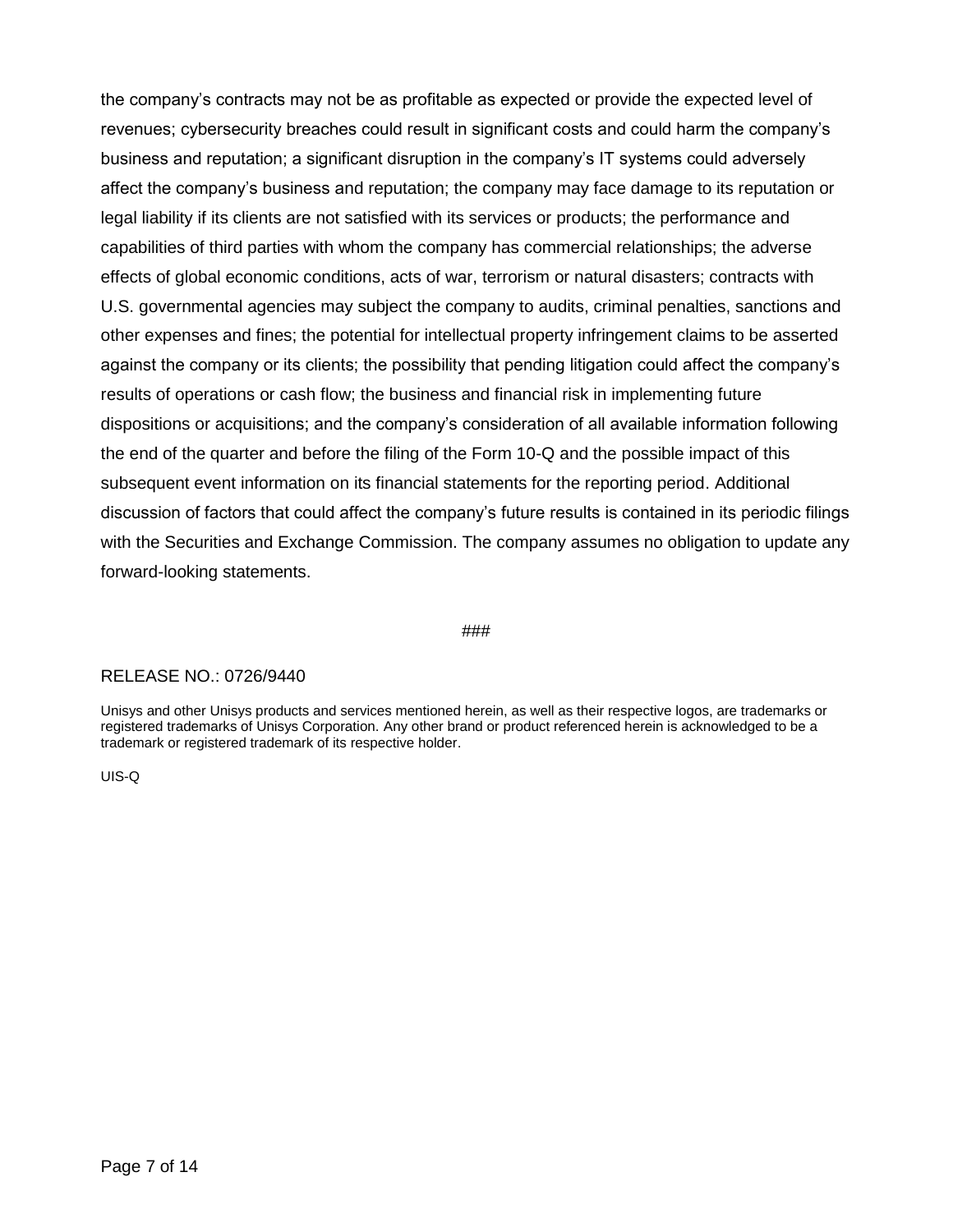## **UNISYS CORPORATION CONSOLIDATED STATEMENTS OF INCOME (Unaudited) (Millions, except per share data)**

|                                                              | <b>Three Months Ended</b><br><b>June 30,</b> |           |  |             | <b>Six Months Ended</b><br>June 30, |             |      |         |
|--------------------------------------------------------------|----------------------------------------------|-----------|--|-------------|-------------------------------------|-------------|------|---------|
|                                                              |                                              | 2016      |  | 2015        |                                     | 2016        |      | 2015    |
| <b>Revenue</b>                                               |                                              |           |  |             |                                     |             |      |         |
| Services                                                     | \$                                           | 613.8 \$  |  | 661.5       | S.                                  | 1,208.9     | - \$ | 1,300.5 |
| Technology                                                   |                                              | 135.1     |  | 103.3       |                                     | 206.8       |      | 185.5   |
|                                                              |                                              | 748.9     |  | 764.8       |                                     | 1,415.7     |      | 1,486.0 |
| <b>Costs and expenses</b>                                    |                                              |           |  |             |                                     |             |      |         |
| Cost of revenue:                                             |                                              |           |  |             |                                     |             |      |         |
| <b>Services</b>                                              |                                              | 529.1     |  | 585.7       |                                     | 1,062.8     |      | 1,150.0 |
| Technology                                                   |                                              | 41.5      |  | 54.8        |                                     | 76.1        |      | 94.7    |
|                                                              |                                              | 570.6     |  | 640.5       |                                     | 1,138.9     |      | 1,244.7 |
| Selling, general and administrative                          |                                              | 115.7     |  | 145.4       |                                     | 225.8       |      | 274.2   |
| Research and development                                     |                                              | 13.1      |  | 28.4        |                                     | 29.1        |      | 46.6    |
|                                                              |                                              | 699.4     |  | 814.3       |                                     | 1,393.8     |      | 1,565.5 |
| <b>Operating profit (loss)</b>                               |                                              | 49.5      |  | (49.5)      |                                     | 21.9        |      | (79.5)  |
| Interest expense                                             |                                              | 7.8       |  | 2.7         |                                     | 12.2        |      | 5.3     |
| Other income (expense), net                                  |                                              | 2.6       |  | 1.4         |                                     | 1.4         |      | 6.3     |
| Income (loss) before income taxes                            |                                              | 44.3      |  | (50.8)      |                                     | 11.1        |      | (78.5)  |
| Provision for income taxes                                   |                                              | 18.8      |  | 5.1         |                                     | 24.3        |      | 18.4    |
| <b>Consolidated net income (loss)</b>                        |                                              | 25.5      |  | (55.9)      |                                     | (13.2)      |      | (96.9)  |
| Net income attributable to noncontrolling interests          |                                              | 3.9       |  | 2.3         |                                     | 5.1         |      | 4.5     |
| Net income (loss) attributable to Unisys Corporation         | \$                                           | $21.6$ \$ |  | $(58.2)$ \$ |                                     | $(18.3)$ \$ |      | (101.4) |
| Earnings (loss) per share attributable to Unisys Corporation |                                              |           |  |             |                                     |             |      |         |
| <b>Basic</b>                                                 | \$                                           | $0.43$ \$ |  | $(1.17)$ \$ |                                     | $(0.37)$ \$ |      | (2.03)  |
| <b>Diluted</b>                                               | \$                                           | $0.36$ \$ |  | $(1.17)$ \$ |                                     | $(0.37)$ \$ |      | (2.03)  |
| Shares used in the per share computations (in thousands)     |                                              |           |  |             |                                     |             |      |         |
| <b>Basic</b>                                                 |                                              | 50,069    |  | 49,927      |                                     | 50,036      |      | 49,874  |
| <b>Diluted</b>                                               |                                              | 71,786    |  | 49,927      |                                     | 50,036      |      | 49,874  |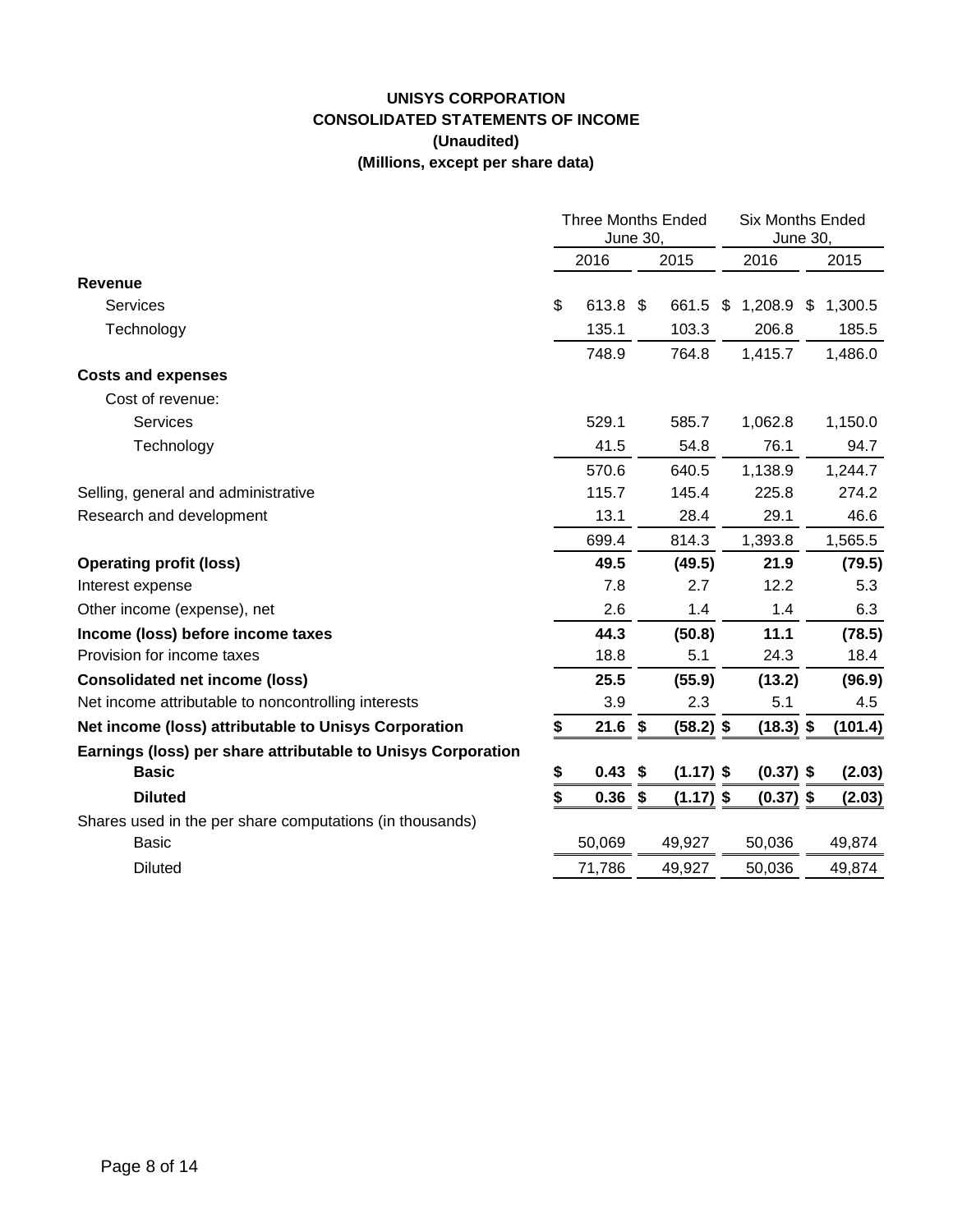## **UNISYS CORPORATION SEGMENT RESULTS (Unaudited) (Millions)**

|                                  |     | Total  | Eliminations | <b>Services</b> |       | Technology |       |
|----------------------------------|-----|--------|--------------|-----------------|-------|------------|-------|
| Three Months Ended June 30, 2016 |     |        |              |                 |       |            |       |
| Customer revenue                 | \$  | 748.9  |              | \$              | 613.8 | \$         | 135.1 |
| Intersegment                     |     |        | \$<br>(5.9)  |                 |       |            | 5.9   |
| Total revenue                    | \$. | 748.9  | \$<br>(5.9)  | S               | 613.8 | S          | 141.0 |
| Gross profit percent             |     | 23.8 % |              |                 | 16.8% |            | 66.9% |
| Operating profit percent         |     | 6.6 %  |              |                 | 2.1%  |            | 48.0% |
| Three Months Ended June 30, 2015 |     |        |              |                 |       |            |       |
| Customer revenue                 | \$  | 764.8  |              | \$              | 661.5 | \$         | 103.3 |
| Intersegment                     |     |        | \$<br>(22.0) |                 | 0.1   |            | 21.9  |
| Total revenue                    |     | 764.8  | \$<br>(22.0) | \$              | 661.6 | \$         | 125.2 |
| Gross profit percent             |     | 16.3 % |              |                 | 15.7% |            | 43.9% |
| Operating profit (loss) percent  |     | (6.5)% |              |                 | 2.2%  |            | 15.6% |

|                                 | Total         | Eliminations |        | <b>Services</b> |         | Technology  |
|---------------------------------|---------------|--------------|--------|-----------------|---------|-------------|
| Six Months Ended June 30, 2016  |               |              |        |                 |         |             |
| Customer revenue                | \$<br>1,415.7 |              |        | \$              | 1,208.9 | \$<br>206.8 |
| Intersegment                    |               | \$           | (11.5) |                 |         | 11.5        |
| Total revenue                   | 1,415.7       | \$           | (11.5) | \$              | 1,208.9 | \$<br>218.3 |
| Gross profit percent            | 19.6 %        |              |        |                 | 15.5%   | 60.4%       |
| Operating profit percent        | 1.5 %         |              |        |                 | 1.4%    | 37.4%       |
| Six Months Ended June 30, 2015  |               |              |        |                 |         |             |
| Customer revenue                | \$<br>1,486.0 |              |        | \$              | 1,300.5 | \$<br>185.5 |
| Intersegment                    |               | \$           | (28.7) |                 | 0.1     | 28.6        |
| Total revenue                   | 1,486.0       | \$           | (28.7) | \$              | 1,300.6 | \$<br>214.1 |
| Gross profit percent            | 16.2 %        |              |        |                 | 14.9%   | 46.3%       |
| Operating profit (loss) percent | (5.3)%        |              |        |                 | 0.4%    | 11.3%       |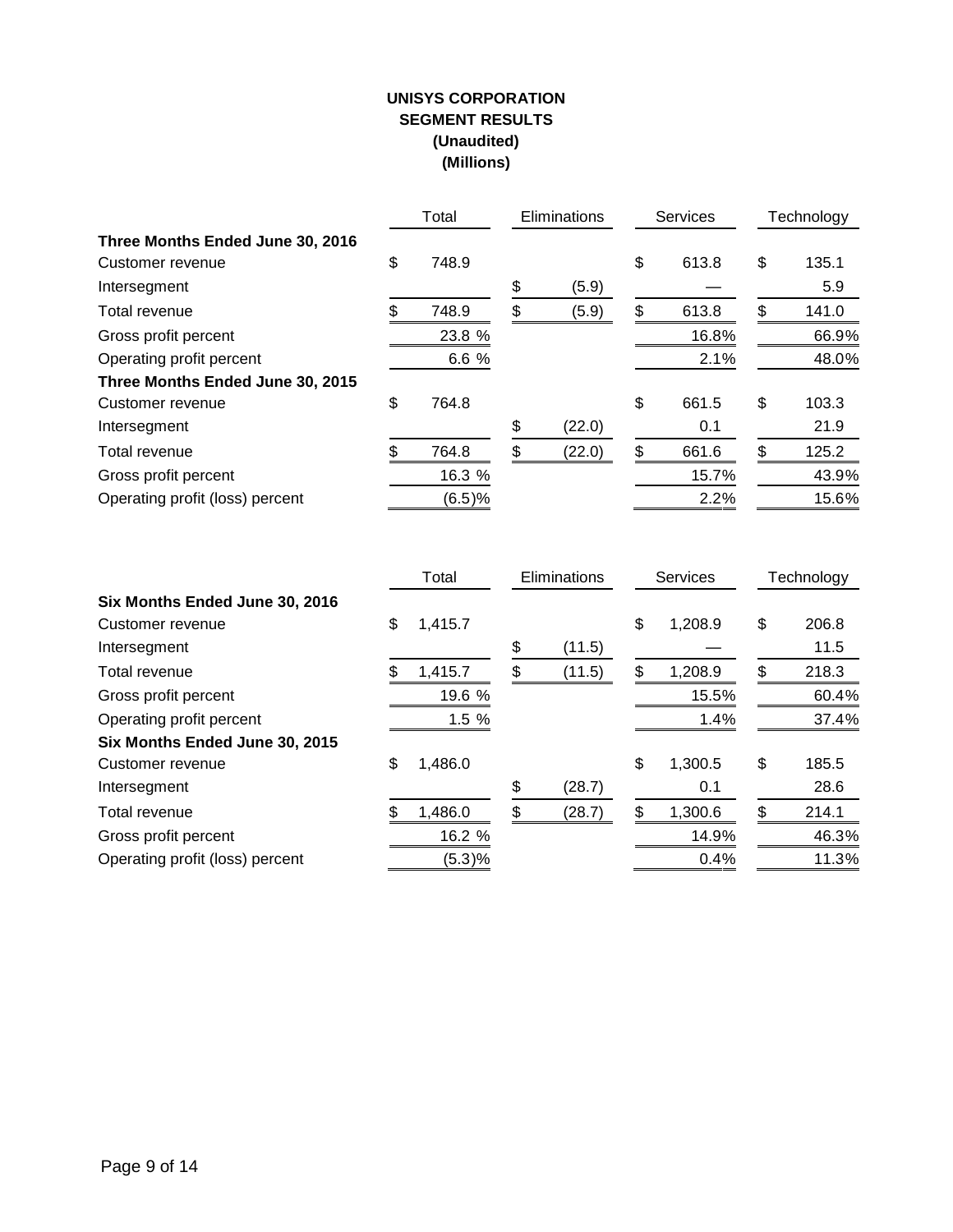## **UNISYS CORPORATION CONSOLIDATED BALANCE SHEETS (Unaudited) (Millions)**

|                                                | June 30, 2016      |                           | December 31, 2015 |
|------------------------------------------------|--------------------|---------------------------|-------------------|
| <b>Assets</b>                                  |                    |                           |                   |
| <b>Current assets</b>                          |                    |                           |                   |
| Cash and cash equivalents                      | \$<br>463.6 \$     |                           | 365.2             |
| Accounts and notes receivable, net             | 561.1              |                           | 581.6             |
| Inventories:                                   |                    |                           |                   |
| Parts and finished equipment                   | 18.2               |                           | 20.9              |
| Work in process and materials                  | 20.9               |                           | 22.9              |
| Prepaid expenses and other current assets      | 130.4              |                           | 120.9 *           |
| <b>Total</b>                                   | 1,194.2            |                           | 1,111.5           |
| Properties                                     | 888.9              |                           | 876.6             |
| Less-Accumulated depreciation and amortization | 743.5              |                           | 722.8             |
| Properties, net                                | 145.4              |                           | 153.8             |
| Outsourcing assets, net                        | 185.4              |                           | 182.0             |
| Marketable software, net                       | 136.3              |                           | 138.5             |
| Prepaid postretirement assets                  | 68.4               |                           | 45.1              |
| Deferred income taxes                          | 130.5              |                           | $127.4$ *         |
| Goodwill                                       | 179.7              |                           | 177.4             |
| Other long-term assets                         | 201.7              |                           | 194.3 *           |
| <b>Total</b>                                   | \$<br>$2,241.6$ \$ |                           | $2,130.0$ *       |
| <b>Liabilities and deficit</b>                 |                    |                           |                   |
| <b>Current liabilities</b>                     |                    |                           |                   |
| Notes payable                                  | \$                 | $\boldsymbol{\mathsf{S}}$ | 65.8              |
| Current maturities of long-term-debt           | 11.1               |                           | 11.0              |
| Accounts payable                               | 187.2              |                           | 219.3             |
| Deferred revenue                               | 333.2              |                           | 335.1             |
| Other accrued liabilities                      | 352.4              |                           | 329.9 *           |
| Total                                          | 883.9              |                           | 961.1             |
| Long-term debt                                 | 408.8              |                           | 233.7             |
| Long-term postretirement liabilities           | 1,999.3            |                           | 2,111.3           |
| Long-term deferred revenue                     | 139.8              |                           | 123.3             |
| Other long-term liabilities                    | 83.4               |                           | 79.2 *            |
| Commitments and contingencies                  |                    |                           |                   |
| <b>Total deficit</b>                           | (1,273.6)          |                           | (1,378.6)         |
| <b>Total</b>                                   | \$<br>2,241.6 \$   |                           | $2,130.0$ *       |

\* Certain amounts have been reclassified to conform to the current-year presentation.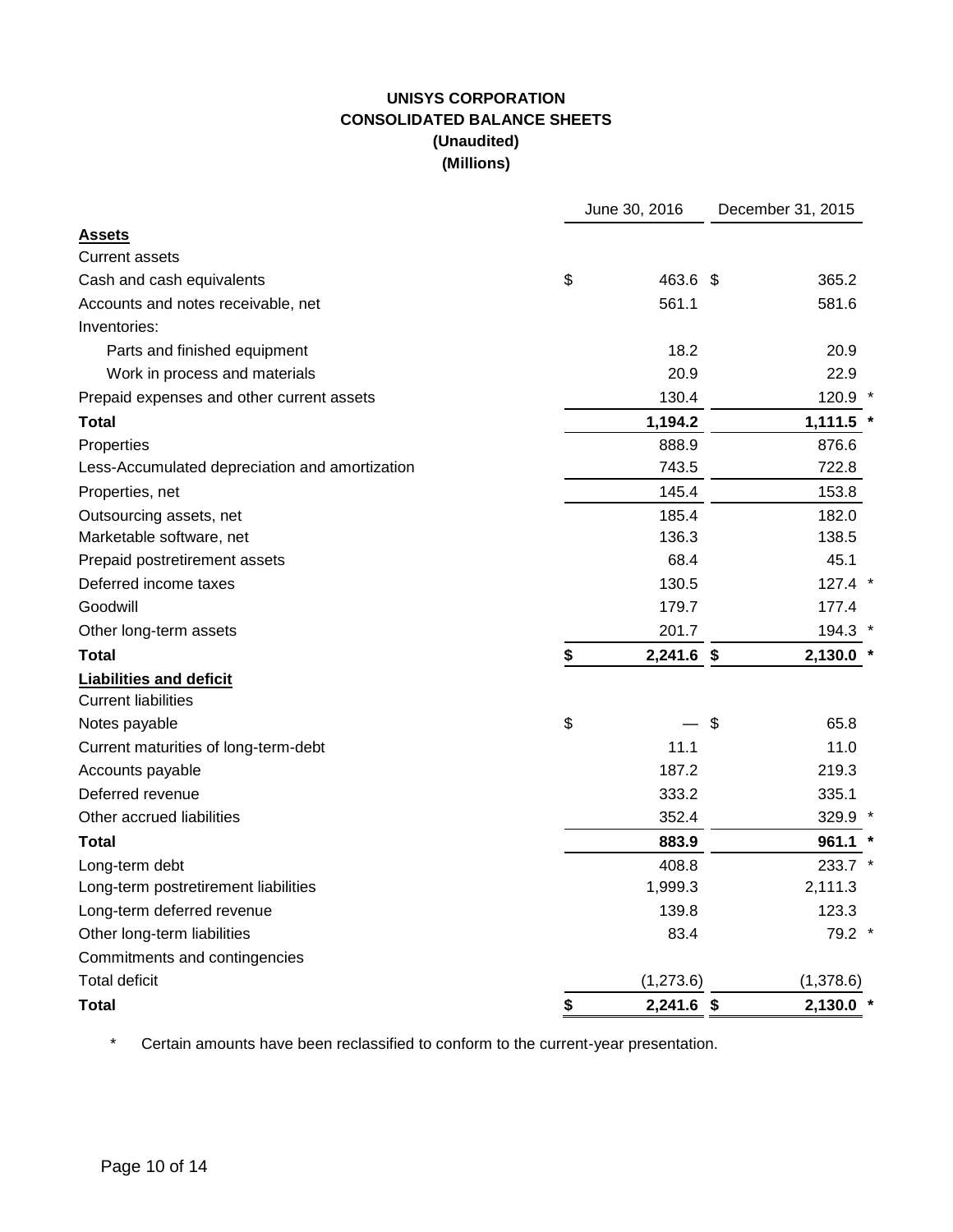## **UNISYS CORPORATION CONSOLIDATED STATEMENTS OF CASH FLOWS (Unaudited) (Millions)**

|                                                                            | Six Months Ended June 30, |            |  |
|----------------------------------------------------------------------------|---------------------------|------------|--|
|                                                                            | 2016                      | 2015       |  |
| Cash flows from operating activities                                       |                           |            |  |
| Consolidated net loss                                                      | \$<br>$(13.2)$ \$         | (96.9)     |  |
| Add (deduct) items to reconcile consolidated net loss to net cash provided |                           |            |  |
| by (used for) operating activities:                                        |                           |            |  |
| Foreign currency transaction losses                                        | 0.4                       | 0.6        |  |
| Non-cash interest expense                                                  | 2.8                       |            |  |
| Employee stock compensation                                                | 5.3                       | 6.2        |  |
| Depreciation and amortization of properties                                | 19.3                      | 22.7       |  |
| Depreciation and amortization of outsourcing assets                        | 25.7                      | 26.1       |  |
| Amortization of marketable software                                        | 32.4                      | 32.9       |  |
| Other non-cash operating activities                                        | 1.0                       | 2.9        |  |
| Loss on disposal of capital assets                                         | 1.6                       | 5.0        |  |
| Pension contributions                                                      | (64.1)                    | (75.7)     |  |
| Pension expense                                                            | 41.8                      | 54.3       |  |
| Increase in deferred income taxes, net                                     | (9.7)                     | (7.2)      |  |
| Decrease in receivables, net                                               | 24.9                      | 62.3       |  |
| Decrease (increase) in inventories                                         | 5.8                       | (10.1)     |  |
| Decrease in accounts payable and other accrued liabilities                 | (36.0)                    | (84.1)     |  |
| Increase (decrease) in other liabilities                                   | 12.3                      | (14.3)     |  |
| Decrease in other assets                                                   | 8.5                       | 10.9       |  |
| Net cash provided by (used for) operating activities                       | 58.8                      | (64.4)     |  |
| <b>Cash flows from investing activities</b>                                |                           |            |  |
| Proceeds from investments                                                  | 2,236.8                   | 2,203.1    |  |
| Purchases of investments                                                   | (2,238.0)                 | (2, 174.4) |  |
| Investment in marketable software                                          | (30.2)                    | (33.4)     |  |
| Capital additions of properties                                            | (11.0)                    | (24.7)     |  |
| Capital additions of outsourcing assets                                    | (28.8)                    | (52.7)     |  |
| Other                                                                      | (0.7)                     | (1.7)      |  |
| Net cash used for investing activities                                     | (71.9)                    | (83.8)     |  |
| <b>Cash flows from financing activities</b>                                |                           |            |  |
| Proceeds from issuance of long-term debt                                   | 213.5                     | 31.8       |  |
| Payments for capped call transactions                                      | (27.3)                    |            |  |
| Issuance costs relating to long-term debt                                  | (7.3)                     |            |  |
| Payments of long-term debt                                                 | (1.3)                     | (0.6)      |  |
| Proceeds from exercise of stock options                                    |                           | 3.7        |  |
| Payments of short-term borrowings                                          | (65.8)                    |            |  |
| Net cash provided by financing activities                                  | 111.8                     | 34.9       |  |
| Effect of exchange rate changes on cash and cash equivalents               | (0.3)                     | (16.2)     |  |
| Increase (decrease) in cash and cash equivalents                           | 98.4                      | (129.5)    |  |
| Cash and cash equivalents, beginning of period                             | 365.2                     | 494.3      |  |
| Cash and cash equivalents, end of period                                   | \$<br>$463.6$ \$          | 364.8      |  |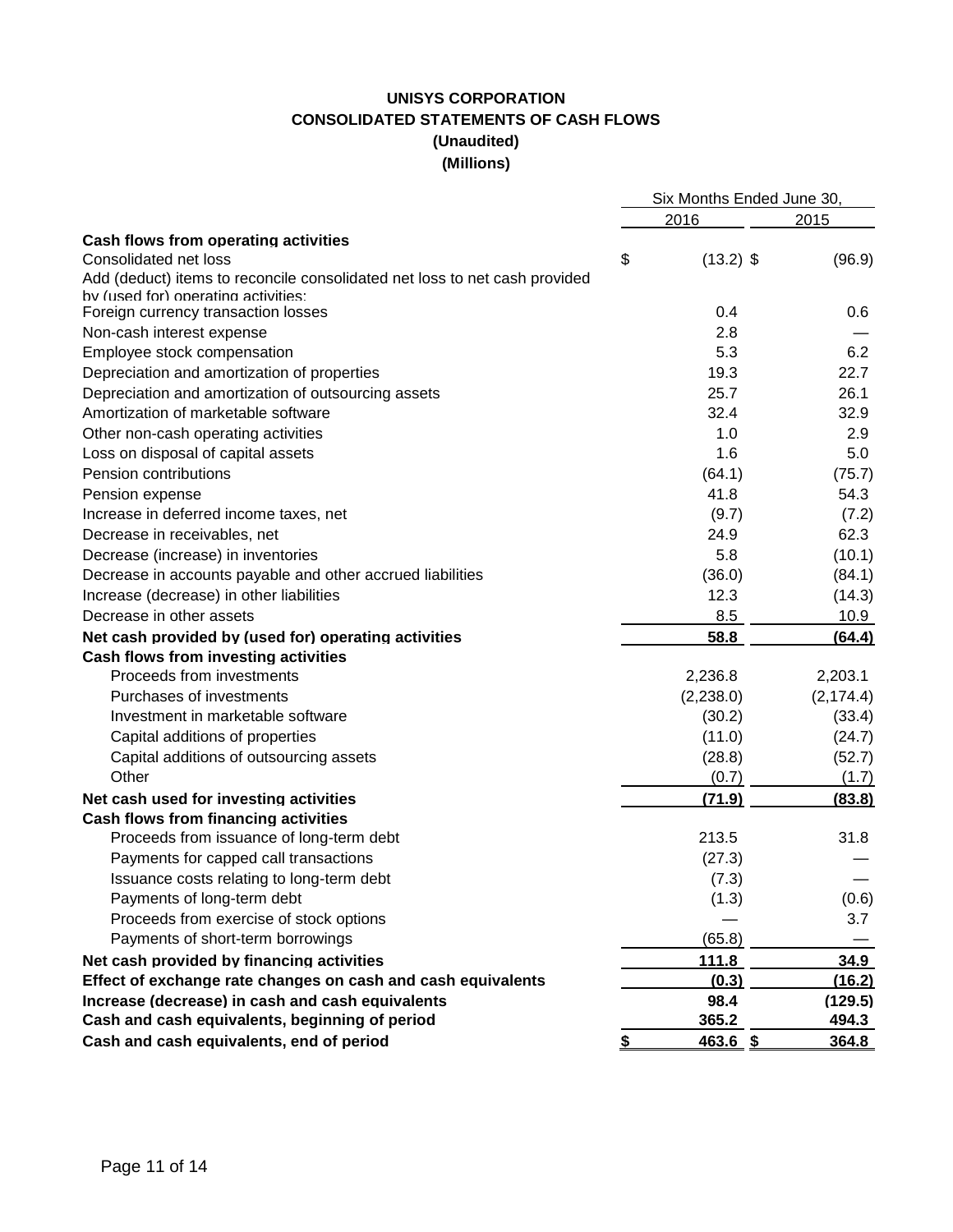## **UNISYS CORPORATION RECONCILIATION OF SELECTED GAAP MEASURES TO NON-GAAP MEASURES**

**(Unaudited)**

**(Millions, except per share data)**

|                                                                                                                          | <b>Three Months</b><br><b>Ended June 30</b> |               |    | <b>Six Months</b><br><b>Ended June 30</b> |    |               |      |         |
|--------------------------------------------------------------------------------------------------------------------------|---------------------------------------------|---------------|----|-------------------------------------------|----|---------------|------|---------|
|                                                                                                                          |                                             | 2016          |    | 2015                                      |    | 2016          | 2015 |         |
| <b>GAAP net income (loss) attributable to Unisys</b><br><b>Corporation common shareholders</b>                           | \$                                          | 21.6          | \$ | (58.2)                                    | \$ | (18.3)        | \$   | (101.4) |
| Cost reduction expense, net of tax of (\$0.1), \$4.0,<br>\$2.1, \$4.0, respectively                                      |                                             | 10.3          |    | 48.6                                      |    | 35.0          |      | 48.6    |
| Pension expense, net of tax of (\$0.3), \$0.5, (\$0.6),<br>\$1.0, respectively                                           |                                             | 21.8          |    | 25.9                                      |    | 42.4          |      | 53.3    |
| Non-GAAP net income (loss) attributable to<br><b>Unisys Corporation common shareholders</b>                              |                                             | 53.7          |    | 16.3                                      |    | 59.1          |      | 0.5     |
| Add interest expense on convertible notes                                                                                |                                             | 4.5           |    |                                           |    | 5.2           |      |         |
| Non-GAAP net income (loss) attributable to<br>Unisys Corporation for diluted earnings per<br>share                       | \$                                          | 58.2          | \$ | 16.3                                      | \$ | 64.3          | \$   | 0.5     |
| Weighted average shares (thousands)                                                                                      |                                             | 50,069        |    | 49,927                                    |    | 50,036        |      | 49,874  |
| Plus incremental shares from assumed conversion:<br>Employee stock<br>plans<br>Convertible notes                         |                                             | 167<br>21,550 |    | 155                                       |    | 151<br>12,593 |      | 187     |
| Non-GAAP adjusted weighted average shares                                                                                |                                             | 71,786        |    | 50,082                                    |    | 62,780        |      | 50,061  |
| Diluted earnings (loss) per share                                                                                        |                                             |               |    |                                           |    |               |      |         |
| <b>GAAP</b> basis<br>GAAP net income (loss) attributable to Unisys<br>Corporation for diluted earnings per share         | \$                                          | 26.1          | \$ | (58.2)                                    | \$ | (18.3)        | \$   | (101.4) |
| Divided by adjusted weighted average shares                                                                              |                                             | 71,786        |    | 49,927                                    |    | 50,036        |      | 49,874  |
| <b>GAAP income (loss) per diluted share</b>                                                                              | P                                           | 0.36          |    | (1.17)                                    | \$ | (0.37)        | \$   | (2.03)  |
| <b>Non-GAAP basis</b><br>Non-GAAP net income (loss) attributable to Unisys<br>Corporation for diluted earnings per share | \$                                          | 58.2          | \$ | 16.3                                      | \$ | 64.3          | \$   | 0.5     |
| Divided by Non-GAAP adjusted weighted average<br>shares                                                                  |                                             | 71,786        |    | 50,082                                    |    | 62,780        |      | 50,061  |
| Non-GAAP earnings (loss) per diluted share                                                                               | \$                                          | 0.81          | \$ | 0.33                                      | \$ | 1.02          | \$   | 0.01    |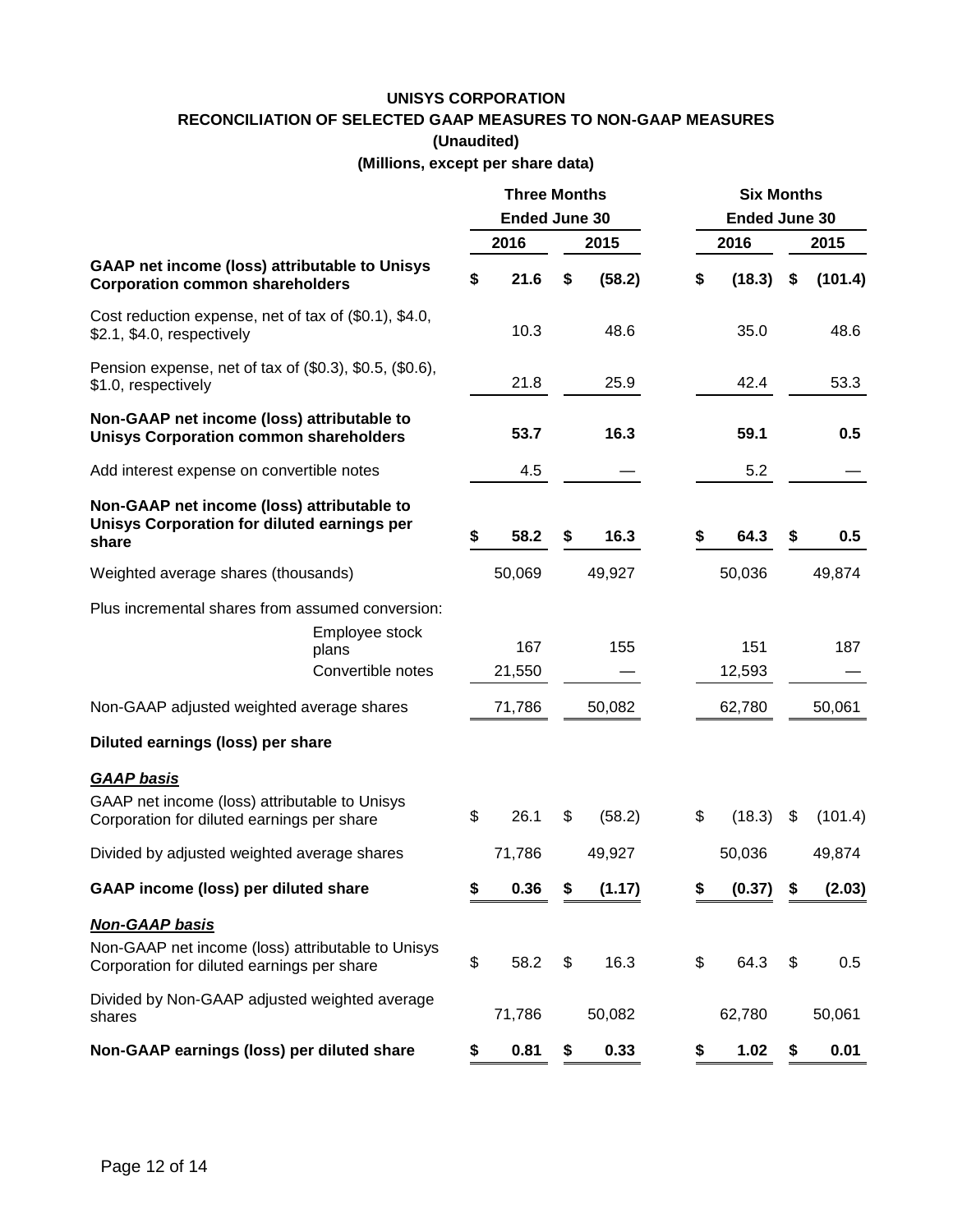## **UNISYS CORPORATION RECONCILIATION OF GAAP OPERATING PROFIT TO NON-GAAP OPERATING PROFIT (Unaudited) (Millions)**

|                                                | <b>Three Months</b>  |              | <b>Six Months</b>    |         |      |         |  |  |  |
|------------------------------------------------|----------------------|--------------|----------------------|---------|------|---------|--|--|--|
|                                                | <b>Ended June 30</b> |              | <b>Ended June 30</b> |         |      |         |  |  |  |
|                                                | 2016                 | 2015         |                      | 2016    | 2015 |         |  |  |  |
| <b>GAAP operating income (loss)</b>            | \$<br>49.5           | \$<br>(49.5) | \$                   | 21.9    | \$   | (79.5)  |  |  |  |
| Cost reduction expense                         | 10.2 <sub>1</sub>    | 52.6         |                      | 37.1    |      | 52.6    |  |  |  |
| FAS87 pension expense                          | 21.5                 | 26.4         |                      | 41.8    |      | 54.3    |  |  |  |
| <b>Non-GAAP operating profit (loss)</b>        | 81.2                 | \$<br>29.5   | \$                   | 100.8   | S    | 27.4    |  |  |  |
| <b>Customer Revenue</b>                        | \$<br>748.9          | \$<br>764.8  | \$                   | 1,415.7 | \$   | 1,486.0 |  |  |  |
| <b>GAAP operating income (loss) %</b>          | 6.6%                 | (6.5)%       |                      | 1.5%    |      | (5.3)%  |  |  |  |
| <b>Non-GAAP operating profit</b><br>$(loss)$ % | 10.8%                | 3.9%         |                      | 7.1%    |      | 1.8%    |  |  |  |